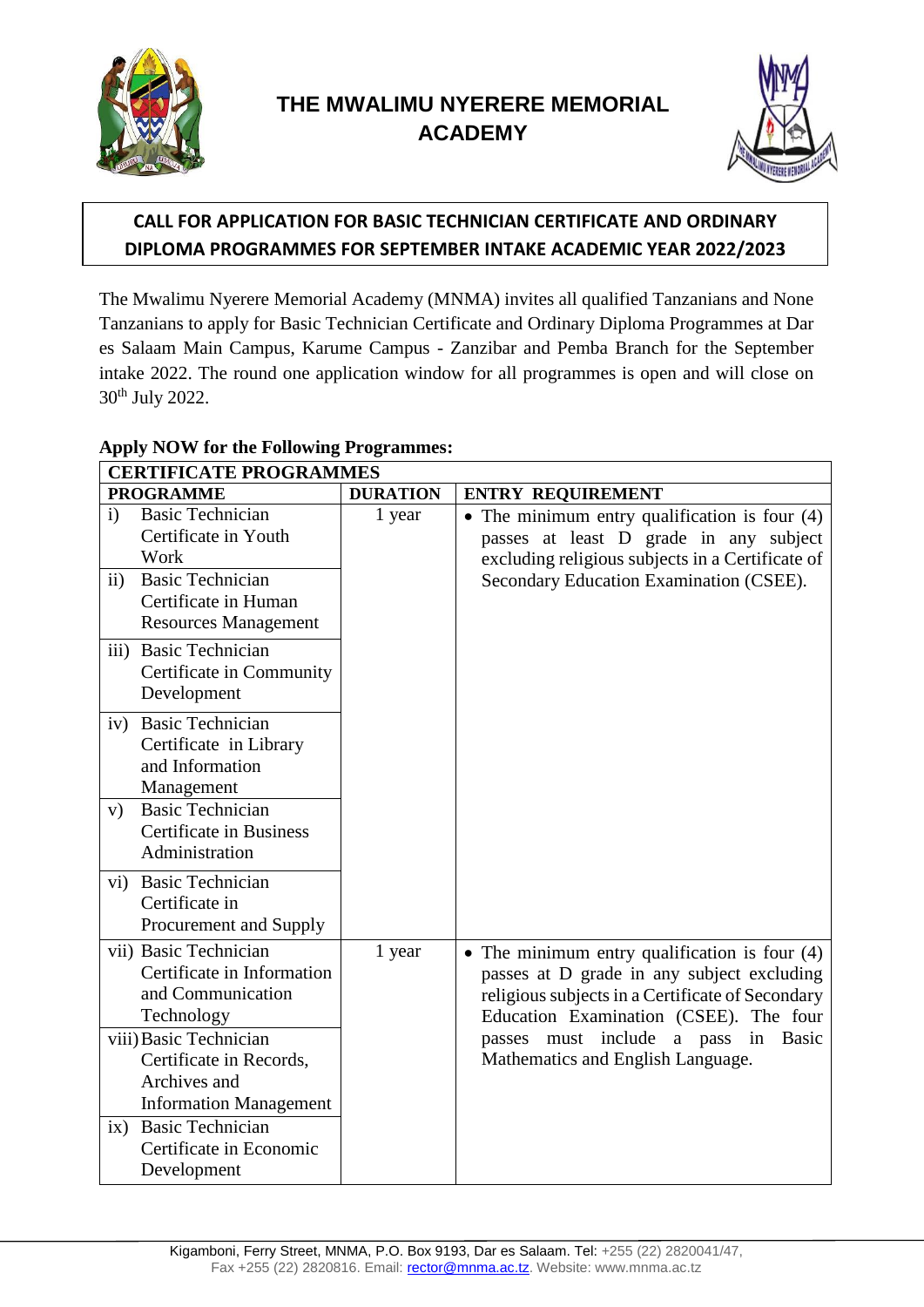| <b>Basic Technician</b><br>$\mathbf{x})$<br>Certificate in<br>Accountancy                                                                                                                                                                                                                                                                                                                                                                                                       | 1 year                                                | • The minimum entry qualification is four $(4)$<br>passes at D grade in any subject excluding<br>religious subjects in a Certificate of Secondary<br>Education Examination (CSEE). The four<br>passes must include a pass<br>in Basic<br>Mathematics.                                                                                                                                                                                                                                                                                                                                                                                                                                                                                                                                                                                                                                                                    |  |  |  |
|---------------------------------------------------------------------------------------------------------------------------------------------------------------------------------------------------------------------------------------------------------------------------------------------------------------------------------------------------------------------------------------------------------------------------------------------------------------------------------|-------------------------------------------------------|--------------------------------------------------------------------------------------------------------------------------------------------------------------------------------------------------------------------------------------------------------------------------------------------------------------------------------------------------------------------------------------------------------------------------------------------------------------------------------------------------------------------------------------------------------------------------------------------------------------------------------------------------------------------------------------------------------------------------------------------------------------------------------------------------------------------------------------------------------------------------------------------------------------------------|--|--|--|
| <b>DIPLOMA PROGRAMMES</b>                                                                                                                                                                                                                                                                                                                                                                                                                                                       |                                                       |                                                                                                                                                                                                                                                                                                                                                                                                                                                                                                                                                                                                                                                                                                                                                                                                                                                                                                                          |  |  |  |
| <b>PROGRAMME</b><br>i)<br>Ordinary Diploma in<br><b>Social Studies</b><br>ii)<br>Ordinary Diploma in<br><b>Human Resource</b><br>Management<br>Ordinary Diploma in<br>iii)<br>Gender Issues and<br>Development<br>Ordinary Diploma in<br>iv)<br>Library and Information<br>Management<br>Ordinary Diploma in<br>V)<br>Community<br>Development.<br>Ordinary Diploma in<br>$\mathbf{v}$ i)<br>Records, Archives and<br><b>Information Management</b><br>vii) Ordinary Diploma in | <b>DURATION</b><br>2 years<br>$\overline{2}$<br>years | <b>ENTRY REQUIREMENT</b><br>• Holders of Certificate of Secondary Education<br>Examination (CSEE) with at least four (04)<br>relevant passes and Advanced Certificate of<br>Secondary Education Examination (ACSEE)<br>with at least one principal pass and one<br>Subsidiary in any subject excluding the<br>religious Subjects.<br>• Holders of Certificate of Secondary Education<br>Examination (CSEE) with at least four (04)<br>relevant passes (i.e. D grade or higher)<br>including specific subject based on the course;<br>and a relevant Basic Technician Certificate<br>(NTA Level 4) recognized by NACTE or any<br>other relevant one year certificate obtained<br>from any learning institution registered by the<br>Government<br>recognized<br>by<br><b>or</b><br>any<br>Government body of the country of study.<br>• Holders of Certificate of Secondary Education                                     |  |  |  |
| <b>Economic Development</b><br>viii) Ordinary Diploma in<br>Accountancy<br>ix) Ordinary Diploma in<br><b>Business Administration</b><br>x) Ordinary Diploma in<br>Procurement and Supply                                                                                                                                                                                                                                                                                        |                                                       | Examination (CSEE) with at least four (04)<br>relevant passes and Advanced Certificate of<br>Secondary Education Examination (ACSEE)<br>with at least one principal pass and one<br>Subsidiary in any of the following subjects<br>Economics, Commerce, Accounts, Physics,<br>Chemistry, Biology, Pure Mathematics, Basic<br>Applied Mathematics, Geography and other<br>relevant subjects as per course specifications.<br>· Holders of Certificate of Secondary Education<br>Examination (CSEE) with at least four (04)<br>relevant passes (i.e. D grade or higher)<br>including specific subject based on the course;<br>and a relevant Basic Technician Certificate<br>(NTA Level 4) recognized by NACTE or any<br>other relevant one year certificate obtained<br>from any learning institution registered by the<br>Government<br>recognized<br>by<br><b>or</b><br>any<br>Government body of the country of study. |  |  |  |